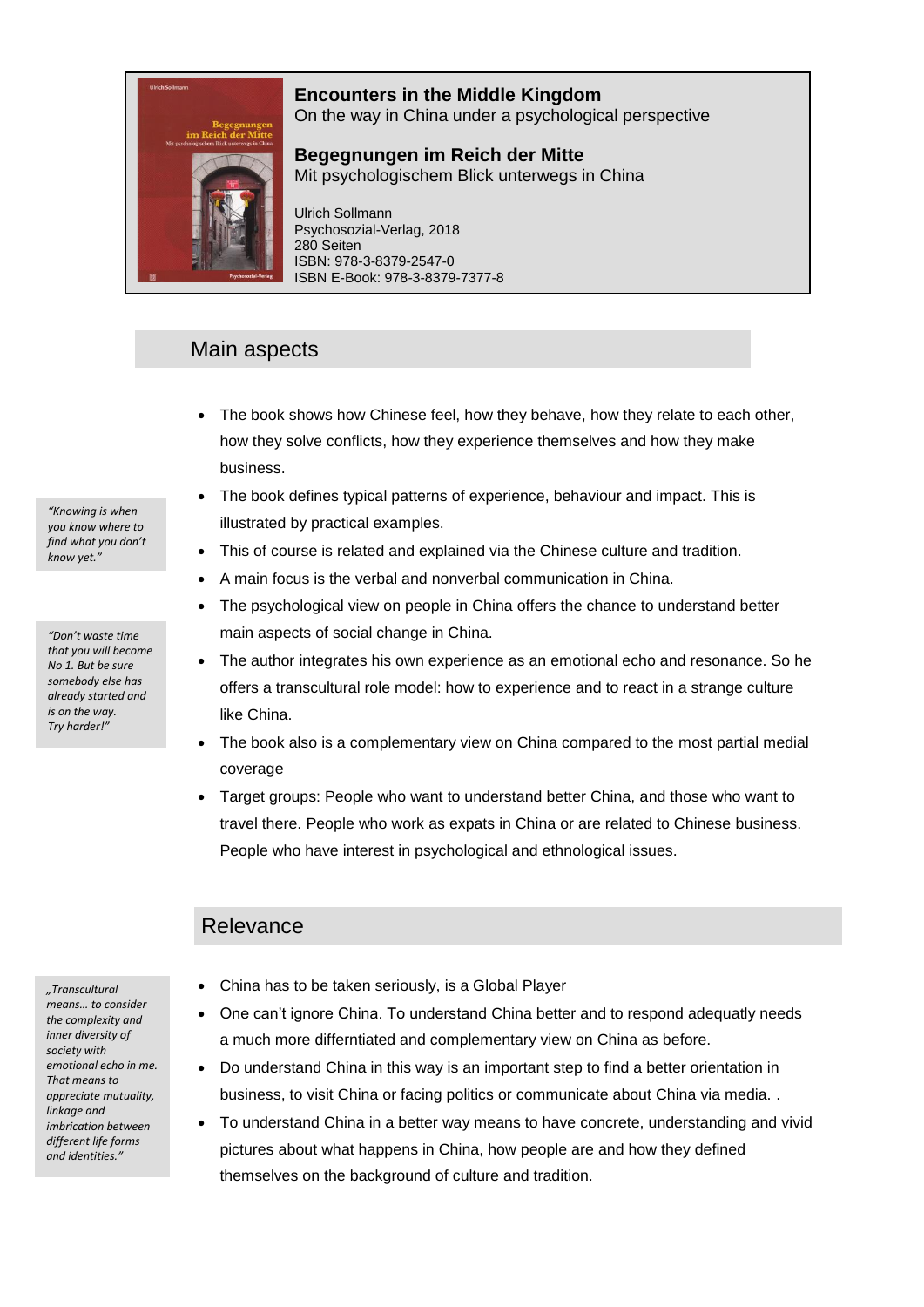*"…to comprehend the fact of incomprehensibility".* 

- There are many (often repeated) stereotypes about China. These usually offer only a view on a social cultural and human surface. But to understand China better means to have a deeper view inside the human and cultural soul as well as a view behind the scene. This creates new questions which help to improve ones own point of view referring to China.
- Economy and politics are made by people, by human beings. So it is essentially necessary to have a differentiated psychological view on the people in order to understand and react better to politics and the economical development/change.

#### Summary

*As an ethnological wanderer I dive into the offered daily life. To take part in a personal and scenic way in this daily life demands an inherent respect of life – of where, why , with whom and how it happens"*

*"Chinese seem to master the art of termination; the termination of contact or relationship. Please, don't despair. That's normal in Chinese daily life. To accept this promotes new contacts.*

China impresses the world by its swift economic and social change. The experience of people, their psychic inner state of being as well as their behavoiur root and date back to tradition. Little by litte Chinese begin to describe that what they do, how they feel and how they live their relationships and how to understand this. Especially this is a gentle and invaluable aspect of which we have to take care.

The impressions, experiences and estimations in the book are based on plenty encounter with people in China during many years and on continued various relationships in China and in virtuality. The ethnological ambulation of the author enables sensible, plastic and humanly views in Chinese psyche.

Because the author worked mainly as therapist and counsellor in metropoles and with Chinese in Germany, we get a remarkable inner view which gives us new questions about China and enables surprising impressions. The author always tried to proof his observations, explanations and estimations together with Chinese and to deepen them.

The Author integrates constantly himself in the description of relation-scenes via reporting his own detailed emotional echo. He is therefore his most important observation and research tool. The style of writing is concrete, vivid, plastic and personal. This makes the book professional in special way. It opens an access to the people in China via experiences.

*"You can't get out of your personal skin. You stick in your cultural skin. This functions like a cultural blueprint. The "culture blindness" stabilizes culture."*

For the first time the author shows from the inside how, mainly young, Chinese feel, think, love, act and configure relationships. How they solve conflicts, how they work and how they cope with the demands of social change. Thereby alternate intimate views in the psyche of young Chinese with clear reference to the historical and traditional shaped psyche of today's China. Further the author can identify typical and important patterns of behavior and impact.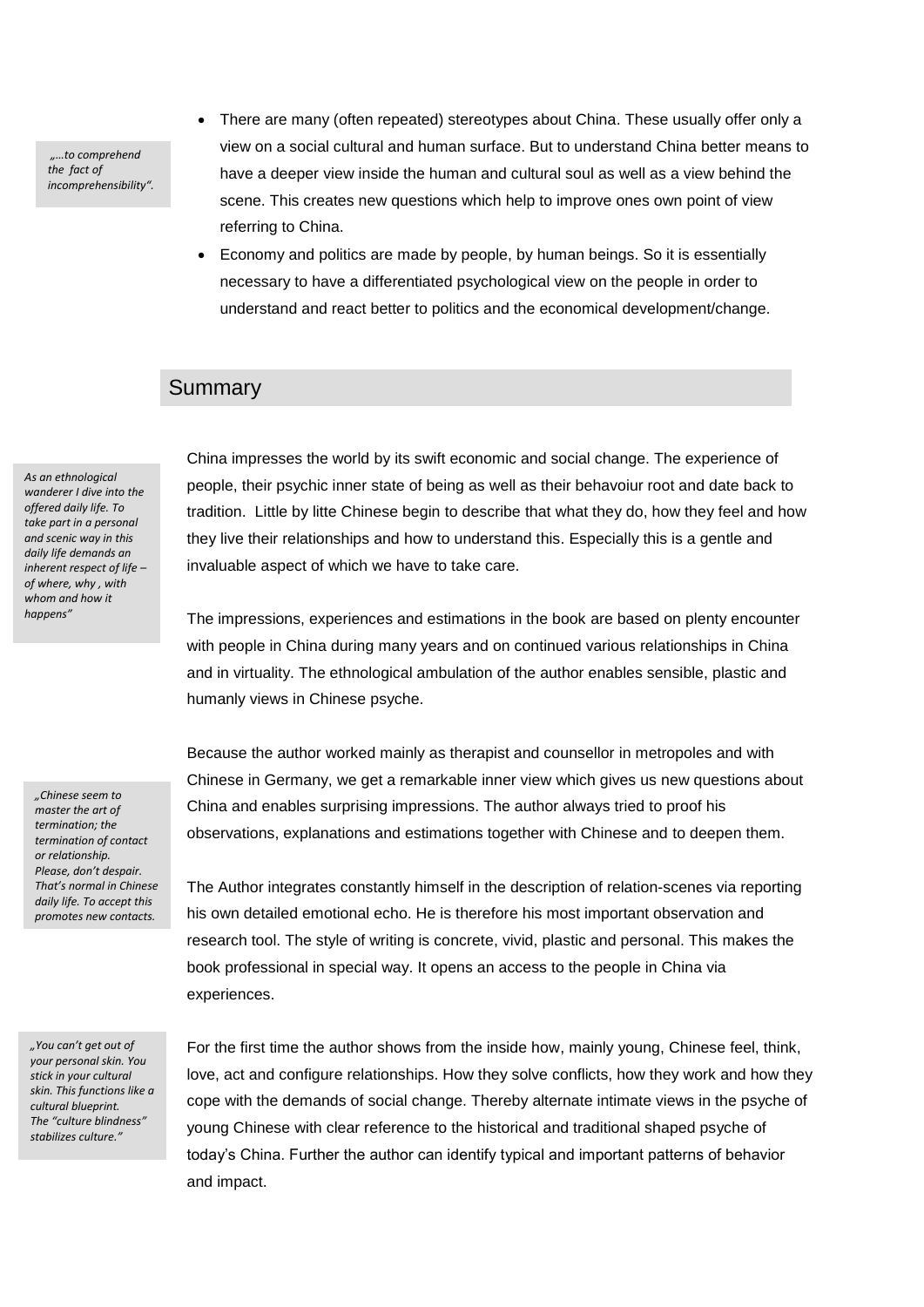*"People are afraid of politics and politics is afraid of people. This works as imperturbable social putty."*

An important basis of the author's impression at his ethnological ambulations is the bodyto-body-communication in China. That what happens on a nonverbal level in every moment of the setting.

So, how gets culture into the body?

The author shares his own experience and his very often ambivalent feelings with the reader and enthralls him in this way.

This resonance, this emotional echo, enables the reader to get acquainted with the foreign in a scenic way.

The author describes himself in the struggle of observations, feelings, confusion, of feelings like childish curiosity, professional astonishing, surprising awareness, despair, intimacy, trouble or shared shame.

Especially this mirrors his respect of that, what China is constitute of in his core and that will never disclose a foreigner in all his deepness.

The structure of the book mirrors the different steps of the author's ethnological ambulation. He starts with the description and determination of the movement – and encounter- range within the circumstances of live of Chinese.

They are surrounded by walls, real ones, virtual ones and psychological ones. Now and in history they all have not only and architectonic function but a social and communicativeinfluencing one.

Within these walls life regulates mostly on his own in an admirable variety, surprising individuality and rapid dynamic.

In terms of heading on from common to concrete, the authors scetches vivid but profound in examples the Chinese lived-in-world, individual lives and the daily live as range of living. Especially the plenty practical examples and the won conclusions make the book so worth reading.

Chinese move between the different ranges of course. The necessary "bridge-competence" is described as a special feature with all its different patterns of behavior, explained and is connected with the cultural background. And described the relationship of the west with China.

In the last third of the book the author turns to persons in detail. Without giving in to the temptation to be a "China-fancier" or a "China-explainer" the author takes the reader by the hand let them share his ambulation to see all the infinite variety and multi-faceted individuality of the people. They can be aware of his observations and are able to risk some generalizations about typical behavior in China.

*amoeba-like Chinese body of movement, about "cultural skin and about "standing in the air". Perhaps you can join the laughing of Chinese groups in future. It's about the "double Oedipus", the "underego" or about the "third hand of Chinese". Come with me on the swing of perception and listen to the "menage à quatre".* 

*"I tell you about the*